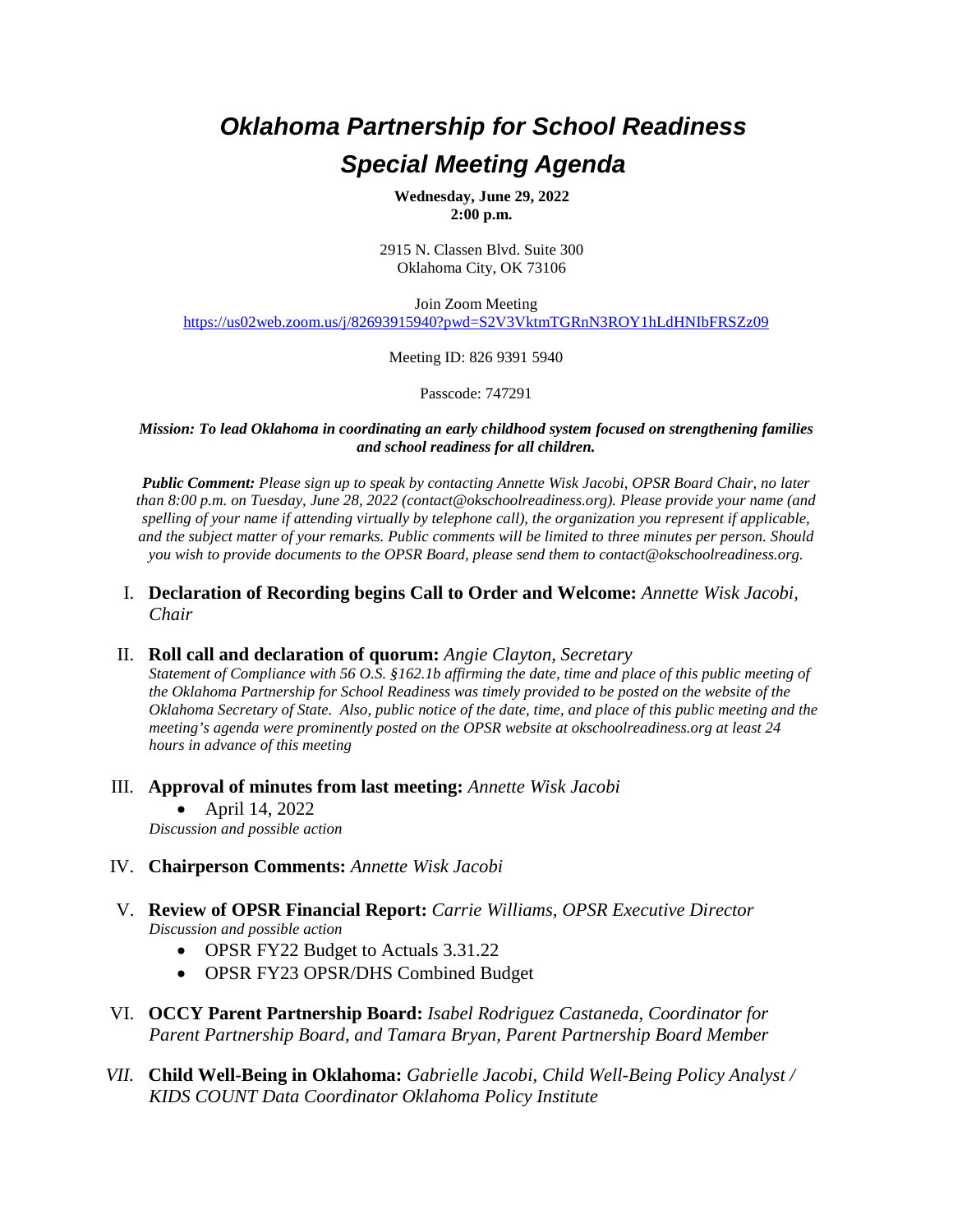- *VIII.* **OPSR and Oklahoma Child Care Resource and Referral Association Intent to Merge:** *Carrie Williams*
	- *IX.* **ARPA Funding Update:** *Carrie Williams*
	- *X.* **Oklahoma Clearinghouse for Early Childhood Success:** *Carrie Williams* • Round Two Submission Update
- XI. **Executive Director Report:** *Carrie Williams* • Research Symposium
- XII. **Public Comment:** *Public Guests*
- XIII. **Announcements:** *Annette Wisk Jacobi*
- XIV. **New business not known about or which could not have been reasonably foreseen prior to the posting of this agenda:** *Annette Wisk Jacobi*
- *XV.* **Adjournment:** *Annette Wisk Jacobi*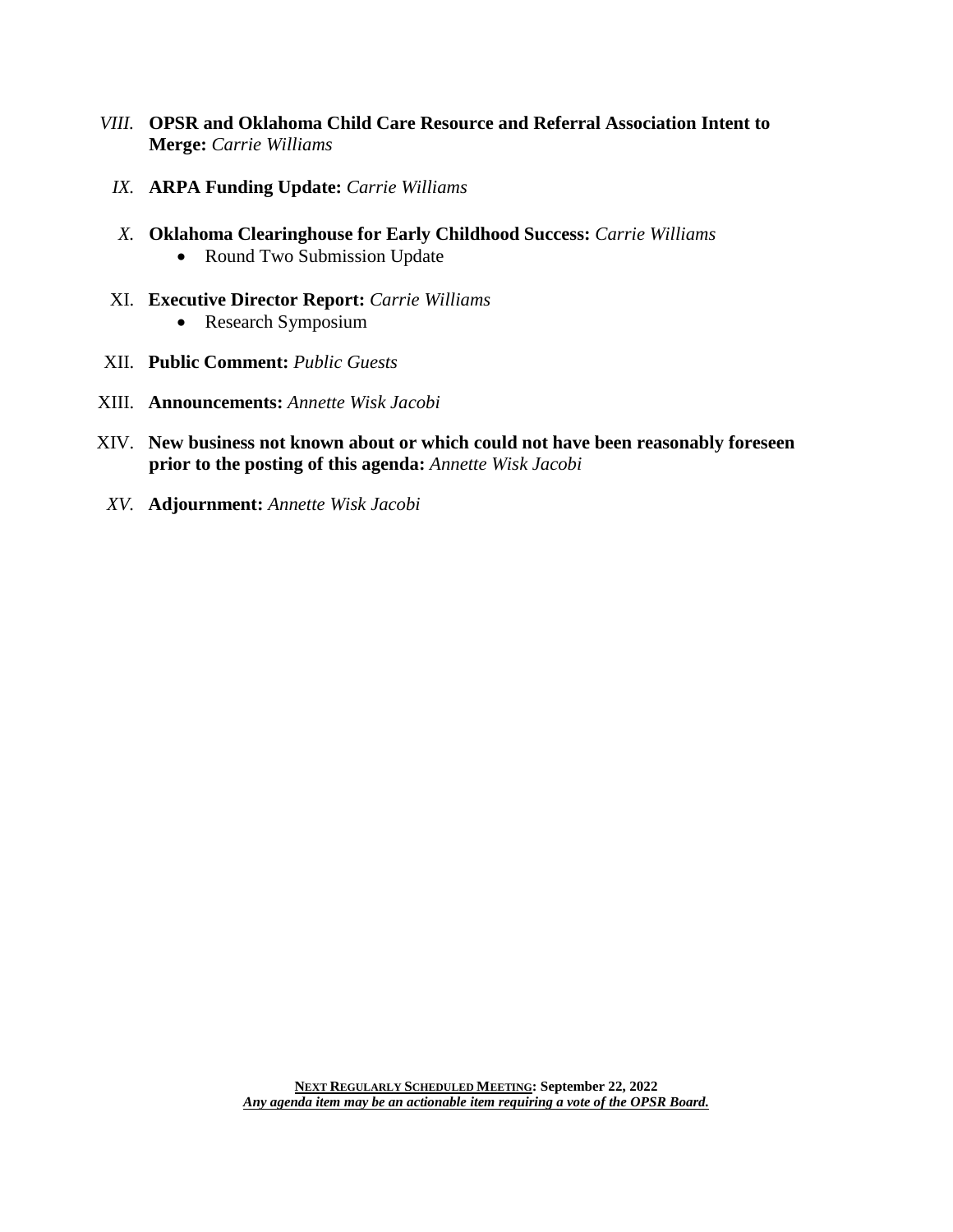## **OPSR Board Members and Designees are listed below**

| <b>Member/Designee*</b>  |
|--------------------------|
| Polly Anderson           |
| Curtis Calvin*           |
| <b>Christin Bolinger</b> |
| <b>Justin Brown</b>      |
| Jennifer King*           |
| Brittany Lee*            |
| Paula Brown              |
| Zoe Campbell*            |
| Angie Clayton            |
| <b>Kevin Corbett</b>     |
| Nathan Valentine*        |
| Marny Dunlap             |
| Hokehe Effiong           |
| Jaqueline Evans          |
| Tina Floyd               |
| Melinda Fruendt          |
| Rita Echelle*            |
| Chris Dvorak*            |
| <b>Allison Garrett</b>   |
| Gina McPherson*          |
| Joy Hofmeister           |
| Tiffany Neill*           |
| Lauren Jenks-Jones*      |
| Annette Wisk Jacobi      |
| Kelly Kay                |
| Natalie Currie           |
| Adrienne Butler*         |
| <b>Brent Kisling</b>     |
| Marshall Vogts*          |
| Shellie Schlegel*        |
| Sada Knowles             |
| Melissa Larimore         |
| Marcie Mack              |
| Joann Carter*            |
| Amanda McCabe            |